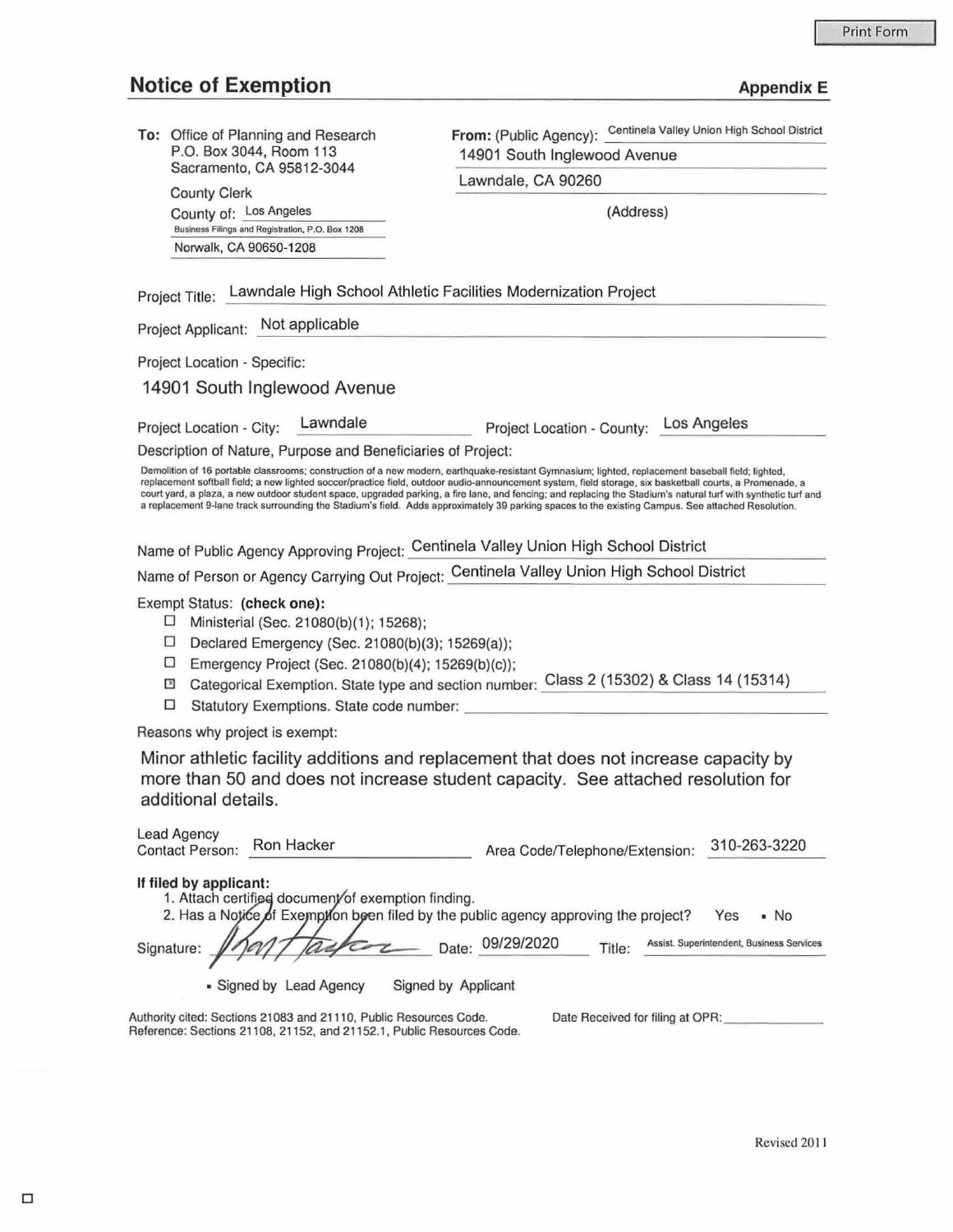## GOVERNING BOARD OF THE CENTINELA VALLEY UNION HIGH SCHOOL DISTRICT

fJ *t* '

## RESOLUTION NO. 20-21/010

## DETERMINING THAT THE LAWNDALE HIGH SCHOOL ATHLETIC FACILITIES MODERNIZATION PROJECT IS EXEMPT FROM THE CALIFORNIA ENVIRONMENTAL QUALITY ACT AND APPROVING THE PROJECT

WHEREAS, the Centinela Valley Union High School District ("District") has developed the Lawndale High School Athletic Facilities Modernization Project ("Project") for demolition of 16 portable classroom buildings; construction of a new modern, earthquake-resistant Gymnasium; lighted, replacement baseball field; lighted, replacement softball field; a new lighted soccer/practice field, outdoor audio-announcement system, field storage, six basketball courts, a Promenade, a court yard, a plaza, a new outdoor student space, upgraded parking, a fire lane, and fencing; and replacing the Stadium's natural turf with synthetic turf and a replacement 9-lane track surrounding the Stadium's field. The Project will add approximately 39 parking spaces to the existing Campus; and

WHEREAS, the Project will be located on school grounds at 14901 South Inglewood Avenue in Lawndale, California; and

WHEREAS, the District must comply with the California Environmental Quality Act ("CEQA") for the Project; and

WHEREAS, the categorical exemptions to CEQA are set forth in Article 19 of Title 14 of the California Code of Regulations ("CEQA Guidelines"); and

WHEREAS, the Class 2 Categorical Exemption, set forth in CEQA Guidelines section 15302, exempts a project that consists of the replacement or reconstruction of an existing school to provide earthquakeresistant structures which do not increase capacity by more than 50 percent; and

WHEREAS, the Project consists of demolishing a total of 16 classroom facilities and creating two new classrooms with the Gymnasium in a new modern, earthquake-resistant building and the new lighted, synthetic soccer/practice field; and

WHEREAS, the campus has a total of 123 existing classrooms, and the Project decreases the school capacity by 14 classrooms; and

WHEREAS, the Class 14 Categorical Exemption, set forth in CEQA Guidelines section 15314, exempts a project that consists of minor additions to existing school sites that do not increase the original student capacity by more than 25 percent or ten classrooms, whichever is less; and

WHEREAS, the Project consists of relatively minor additions to the Lawndale High School Campus of a Gymnasium and soccer/practice field that does not increase the student capacity by more than 25 percent or the number of classrooms; and

WHEREAS, CEQA Guidelines section  $15300.2(c)$  provides that if unusual circumstances exist, an otherwise categorically exempt project would be disqualified from being exempt; and